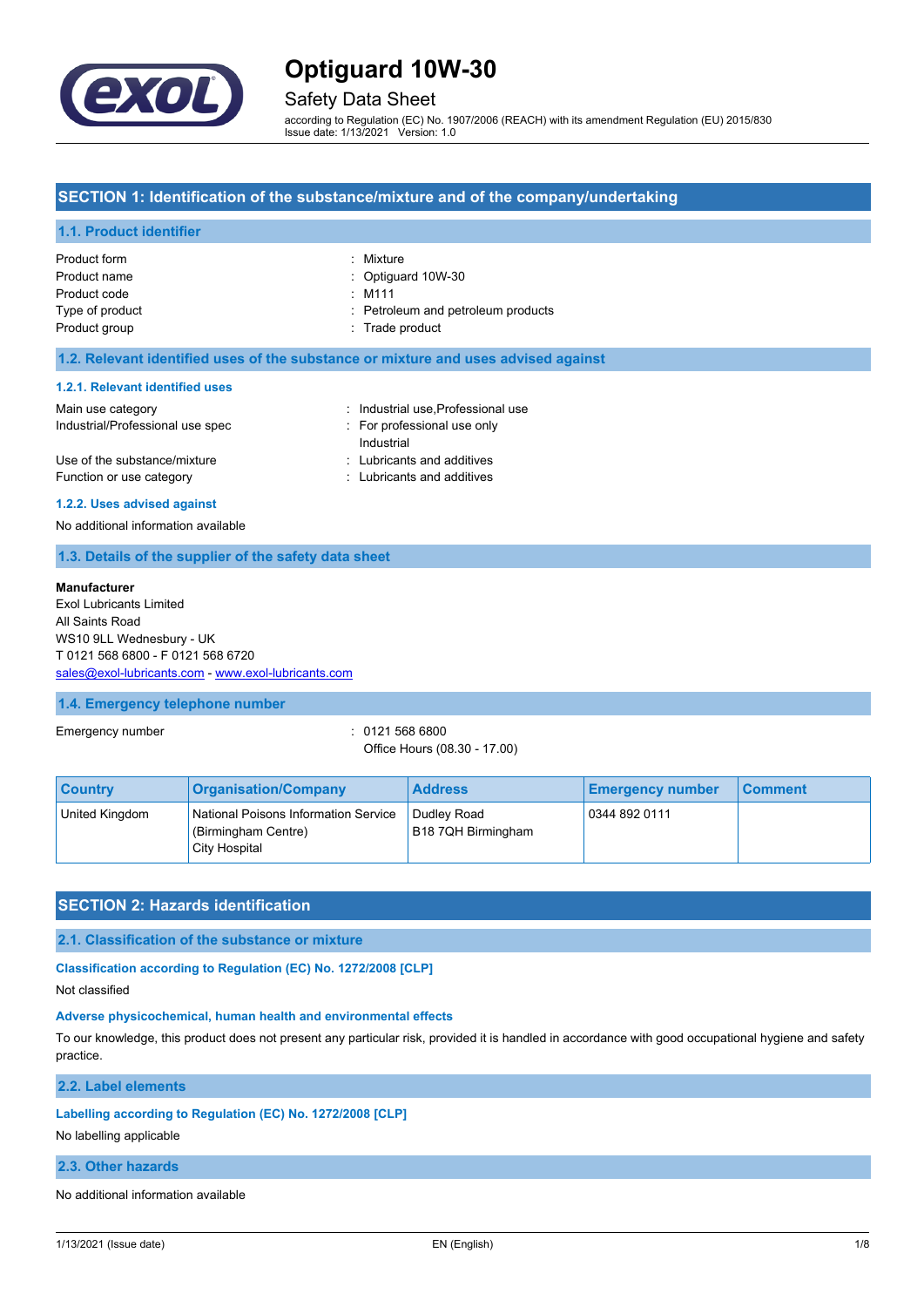# Safety Data Sheet

according to Regulation (EC) No. 1907/2006 (REACH) with its amendment Regulation (EU) 2015/830

### **SECTION 3: Composition/information on ingredients**

#### **3.1. Substances**

### Not applicable

## **3.2. Mixtures**

| <b>Name</b>                                                                              | <b>Product identifier</b>                                                                                | $\frac{9}{6}$   | <b>Classification according to</b><br><b>Regulation (EC) No.</b><br>1272/2008 [CLP] |
|------------------------------------------------------------------------------------------|----------------------------------------------------------------------------------------------------------|-----------------|-------------------------------------------------------------------------------------|
| Baseoil - Unspecified - Distillates (Petroleum),<br><b>Hydrotreated Heavy Paraffinic</b> | (CAS-No.) 64742-54-7<br>(EC-No.) 265-157-1<br>(EC Index-No.) 649-467-00-8<br>(REACH-no) 01-2119484627-25 | $\geq 20 - 530$ | Asp. Tox. 1, H304                                                                   |
| Baseoil - Unspecified - Distillates (Petroleum),<br>Solvent-Dewaxed Heavy Paraffinic     | (CAS-No.) 64742-65-0<br>(EC-No.) 265-169-7<br>(EC Index-No.) 649-474-00-6<br>(REACH-no) 01-2119471299-27 | $\geq 20 - 530$ | Asp. Tox. 1, H304                                                                   |
| <b>MINERAL OIL</b><br>substance with a Community workplace exposure limit                | (CAS-No.) 64742-54-7<br>(EC-No.) MIXTURE<br>(REACH-no) 01-2119484627-25                                  | $\ge 5 - < 7.5$ | Asp. Tox. 1, H304                                                                   |

Full text of H-statements: see section 16

# **SECTION 4: First aid measures**

# **4.1. Description of first aid measures**

| First-aid measures after inhalation   | : Remove person to fresh air and keep comfortable for breathing. |
|---------------------------------------|------------------------------------------------------------------|
| First-aid measures after skin contact | : Wash skin with plenty of water.                                |
| First-aid measures after eye contact  | $\therefore$ Rinse eyes with water as a precaution.              |
| First-aid measures after ingestion    | : Call a poison center or a doctor if you feel unwell.           |

## **4.2. Most important symptoms and effects, both acute and delayed**

No additional information available

**4.3. Indication of any immediate medical attention and special treatment needed**

Treat symptomatically.

| <b>SECTION 5: Firefighting measures</b>                    |                                                                                                                                             |
|------------------------------------------------------------|---------------------------------------------------------------------------------------------------------------------------------------------|
| 5.1. Extinguishing media                                   |                                                                                                                                             |
| Suitable extinguishing media                               | : Water spray. Dry powder. Foam. Carbon dioxide.                                                                                            |
| 5.2. Special hazards arising from the substance or mixture |                                                                                                                                             |
| Hazardous decomposition products in case of fire           | : Toxic fumes may be released.                                                                                                              |
| 5.3. Advice for firefighters                               |                                                                                                                                             |
| Protection during firefighting                             | : Do not attempt to take action without suitable protective equipment. Self-contained<br>breathing apparatus. Complete protective clothing. |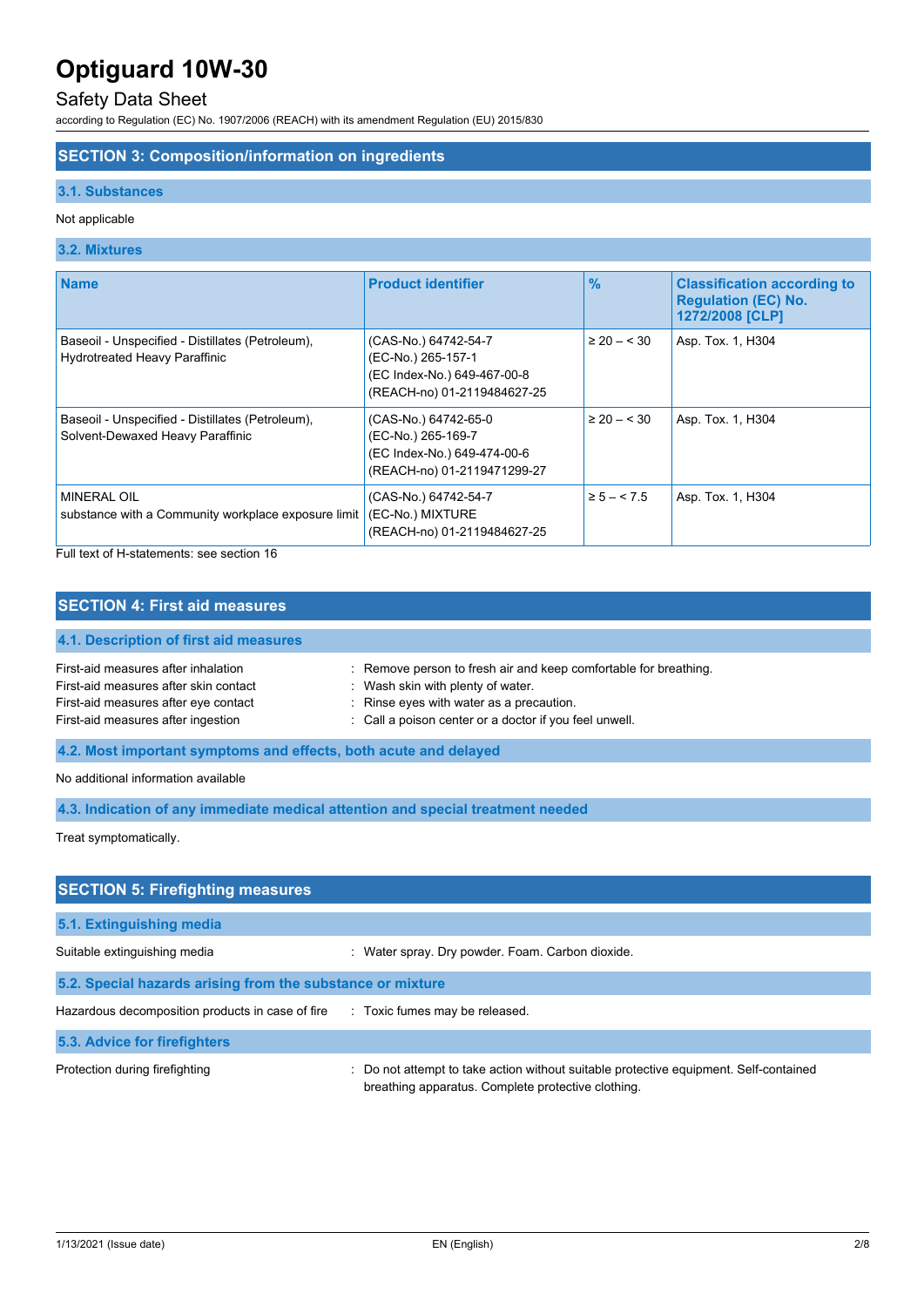# Safety Data Sheet

according to Regulation (EC) No. 1907/2006 (REACH) with its amendment Regulation (EU) 2015/830

| <b>SECTION 6: Accidental release measures</b>                            |                                                                                                                                                              |  |  |
|--------------------------------------------------------------------------|--------------------------------------------------------------------------------------------------------------------------------------------------------------|--|--|
| 6.1. Personal precautions, protective equipment and emergency procedures |                                                                                                                                                              |  |  |
| 6.1.1. For non-emergency personnel<br>Emergency procedures               | : Ventilate spillage area.                                                                                                                                   |  |  |
| 6.1.2. For emergency responders                                          |                                                                                                                                                              |  |  |
| Protective equipment                                                     | Do not attempt to take action without suitable protective equipment. For further information<br>refer to section 8: "Exposure controls/personal protection". |  |  |
| <b>6.2. Environmental precautions</b>                                    |                                                                                                                                                              |  |  |
| Avoid release to the environment                                         |                                                                                                                                                              |  |  |
| 6.3. Methods and material for containment and cleaning up                |                                                                                                                                                              |  |  |
| Methods for cleaning up<br>Other information                             | : Take up liquid spill into absorbent material.<br>Dispose of materials or solid residues at an authorized site.                                             |  |  |
| 6.4. Reference to other sections                                         |                                                                                                                                                              |  |  |
| For further information refer to section 13                              |                                                                                                                                                              |  |  |

| <b>SECTION 7: Handling and storage</b>                            |                                                                                                                                                                                              |
|-------------------------------------------------------------------|----------------------------------------------------------------------------------------------------------------------------------------------------------------------------------------------|
| 7.1. Precautions for safe handling                                |                                                                                                                                                                                              |
| Precautions for safe handling<br>Hygiene measures                 | : Ensure good ventilation of the work station. Wear personal protective equipment.<br>: Do not eat, drink or smoke when using this product. Always wash hands after handling the<br>product. |
| 7.2. Conditions for safe storage, including any incompatibilities |                                                                                                                                                                                              |
| Storage conditions                                                | : Store in a well-ventilated place. Keep cool.                                                                                                                                               |

**7.3. Specific end use(s)**

No additional information available

# **SECTION 8: Exposure controls/personal protection**

#### **8.1. Control parameters**

**8.1.1 National occupational exposure and biological limit values**

| <b>MINERAL OIL (64742-54-7)</b>                           |                    |  |
|-----------------------------------------------------------|--------------------|--|
| <b>EU - Indicative Occupational Exposure Limit (IOEL)</b> |                    |  |
| Local name                                                | Oil mist           |  |
| <b>IOEL TWA</b>                                           | $5 \text{ mg/m}^3$ |  |
| <b>IOEL STEL</b>                                          | 10 mg/ $m3$        |  |

## **8.1.2. Recommended monitoring procedures**

No additional information available

#### **8.1.3. Air contaminants formed**

No additional information available

### **8.1.4. DNEL and PNEC**

No additional information available

#### **8.1.5. Control banding**

No additional information available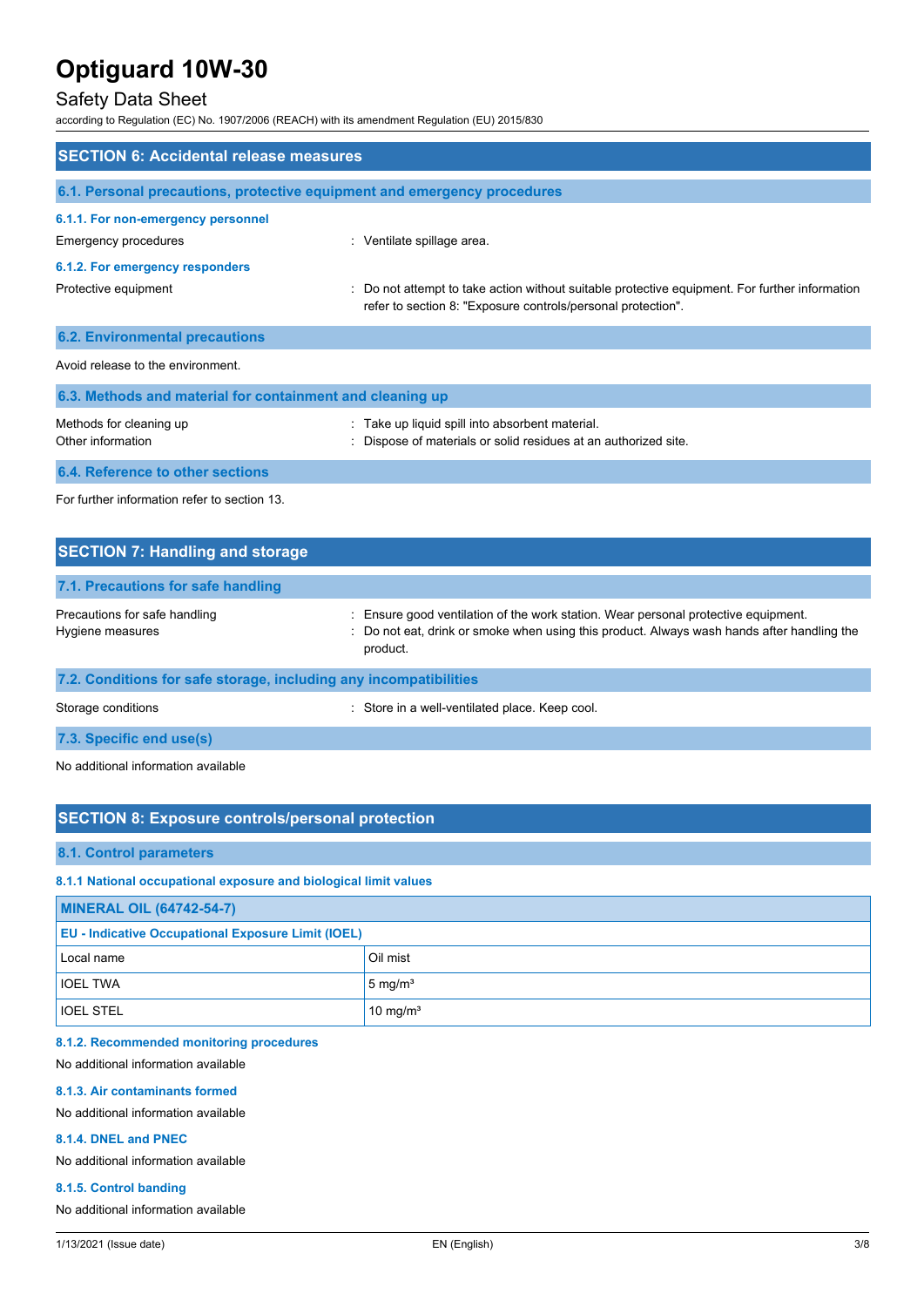# Safety Data Sheet

according to Regulation (EC) No. 1907/2006 (REACH) with its amendment Regulation (EU) 2015/830

#### **8.2. Exposure controls**

#### **8.2.1. Appropriate engineering controls**

#### **Appropriate engineering controls:**

Ensure good ventilation of the work station.

#### **8.2.2. Personal protection equipment**

**Personal protective equipment symbol(s):**



#### **8.2.2.1. Eye and face protection**

| Eye protection: |  |
|-----------------|--|
| Safety glasses  |  |

#### **8.2.2.2. Skin protection**

**Skin and body protection:**

Wear suitable protective clothing

## **Hand protection:**

Protective gloves

#### **8.2.2.3. Respiratory protection**

#### **Respiratory protection:**

In case of insufficient ventilation, wear suitable respiratory equipment

#### **8.2.2.4. Thermal hazards**

No additional information available

#### **8.2.3. Environmental exposure controls**

#### **Environmental exposure controls:**

Avoid release to the environment.

| <b>SECTION 9: Physical and chemical properties</b>         |                                |
|------------------------------------------------------------|--------------------------------|
|                                                            |                                |
| 9.1. Information on basic physical and chemical properties |                                |
| Physical state                                             | : Liquid                       |
| Colour                                                     | : brown.                       |
| Odour                                                      | : Characteristic odour.        |
| Odour threshold                                            | No data available              |
| рH                                                         | : No data available            |
| Relative evaporation rate (butylacetate=1)                 | : No data available            |
| Melting point                                              | : $< -33$ °C                   |
| Freezing point                                             | : No data available            |
| Boiling point                                              | : No data available            |
| Flash point                                                | : 212 °C                       |
| Auto-ignition temperature                                  | No data available              |
| Decomposition temperature                                  | No data available<br>÷         |
| Flammability (solid, gas)                                  | Not applicable                 |
| Vapour pressure                                            | No data available<br>$\bullet$ |
| Relative vapour density at 20 °C                           | No data available              |
| Relative density                                           | $: 0.887 @ 20$ deg C           |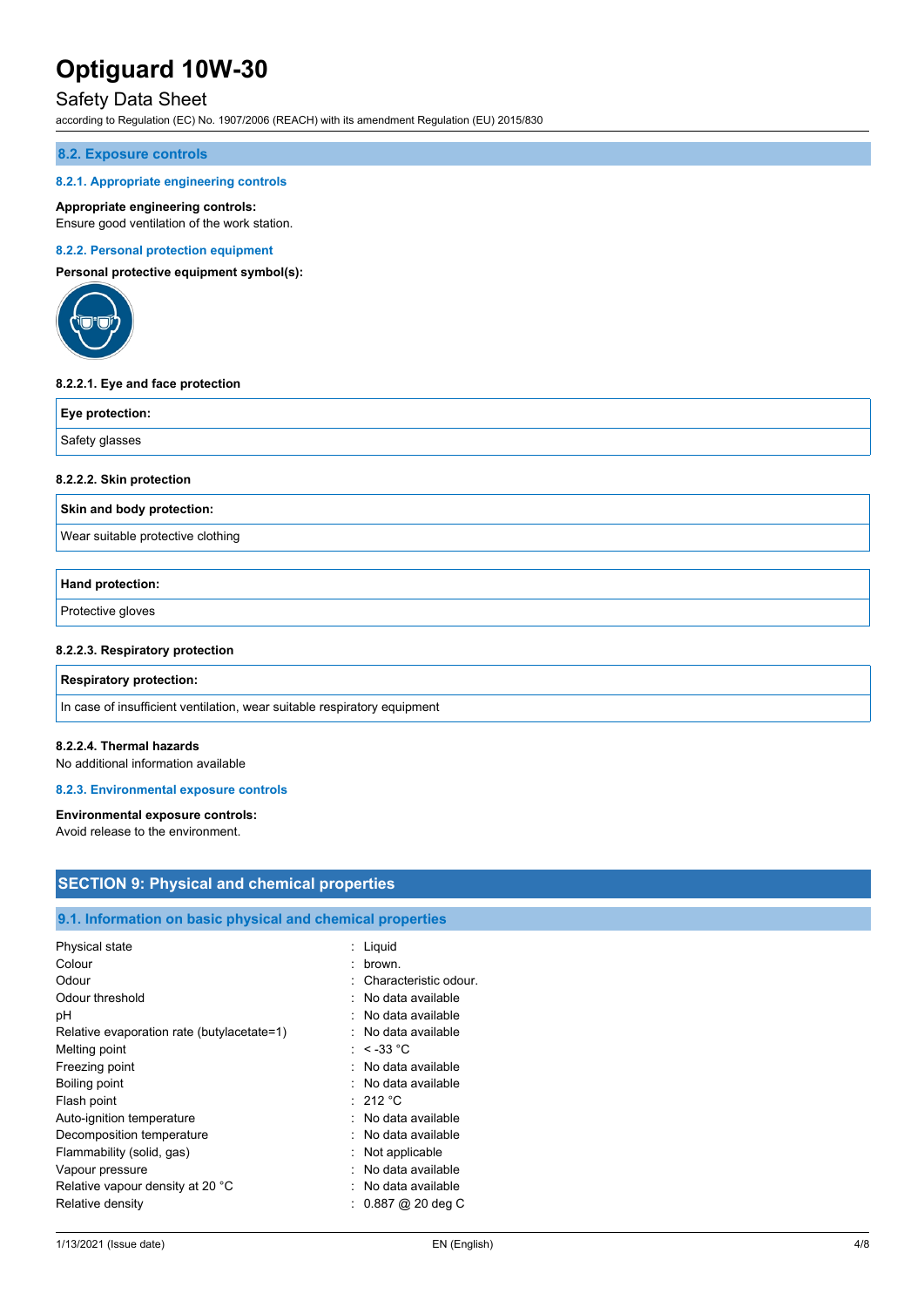# Safety Data Sheet

according to Regulation (EC) No. 1907/2006 (REACH) with its amendment Regulation (EU) 2015/830

| Solubility                                      | : insoluble in water.                 |
|-------------------------------------------------|---------------------------------------|
| Partition coefficient n-octanol/water (Log Pow) | : No data available                   |
| Viscosity, kinematic                            | : 71.01 mm <sup>2</sup> /s @ 40 deg C |
| Viscosity, dynamic                              | : No data available                   |
| Explosive properties                            | : No data available                   |
| Oxidising properties                            | : No data available                   |
| <b>Explosive limits</b>                         | : No data available                   |
|                                                 |                                       |

#### **9.2. Other information**

No additional information available

# **SECTION 10: Stability and reactivity**

### **10.1. Reactivity**

The product is non-reactive under normal conditions of use, storage and transport.

**10.2. Chemical stability**

Stable under normal conditions.

**10.3. Possibility of hazardous reactions**

No dangerous reactions known under normal conditions of use.

**10.4. Conditions to avoid**

None under recommended storage and handling conditions (see section 7).

**10.5. Incompatible materials**

No additional information available

**10.6. Hazardous decomposition products**

Under normal conditions of storage and use, hazardous decomposition products should not be produced.

# **SECTION 11: Toxicological information**

### **11.1 Information on toxicological effects**

| Acute toxicity (oral)             | : Not classified                    |
|-----------------------------------|-------------------------------------|
| Acute toxicity (dermal)           | : Not classified                    |
| Acute toxicity (inhalation)       | : Not classified                    |
| Skin corrosion/irritation         | : Not classified                    |
| Serious eye damage/irritation     | Not classified                      |
| Respiratory or skin sensitisation | : Not classified                    |
| Germ cell mutagenicity            | Not classified                      |
| Carcinogenicity                   | : Not classified                    |
| Reproductive toxicity             | : Not classified                    |
| STOT-single exposure              | : Not classified                    |
| STOT-repeated exposure            | : Not classified                    |
| Aspiration hazard                 | : Not classified                    |
| <b>Optiguard 10W-30</b>           |                                     |
| Viscosity, kinematic              | 71.01 mm <sup>2</sup> /s @ 40 deg C |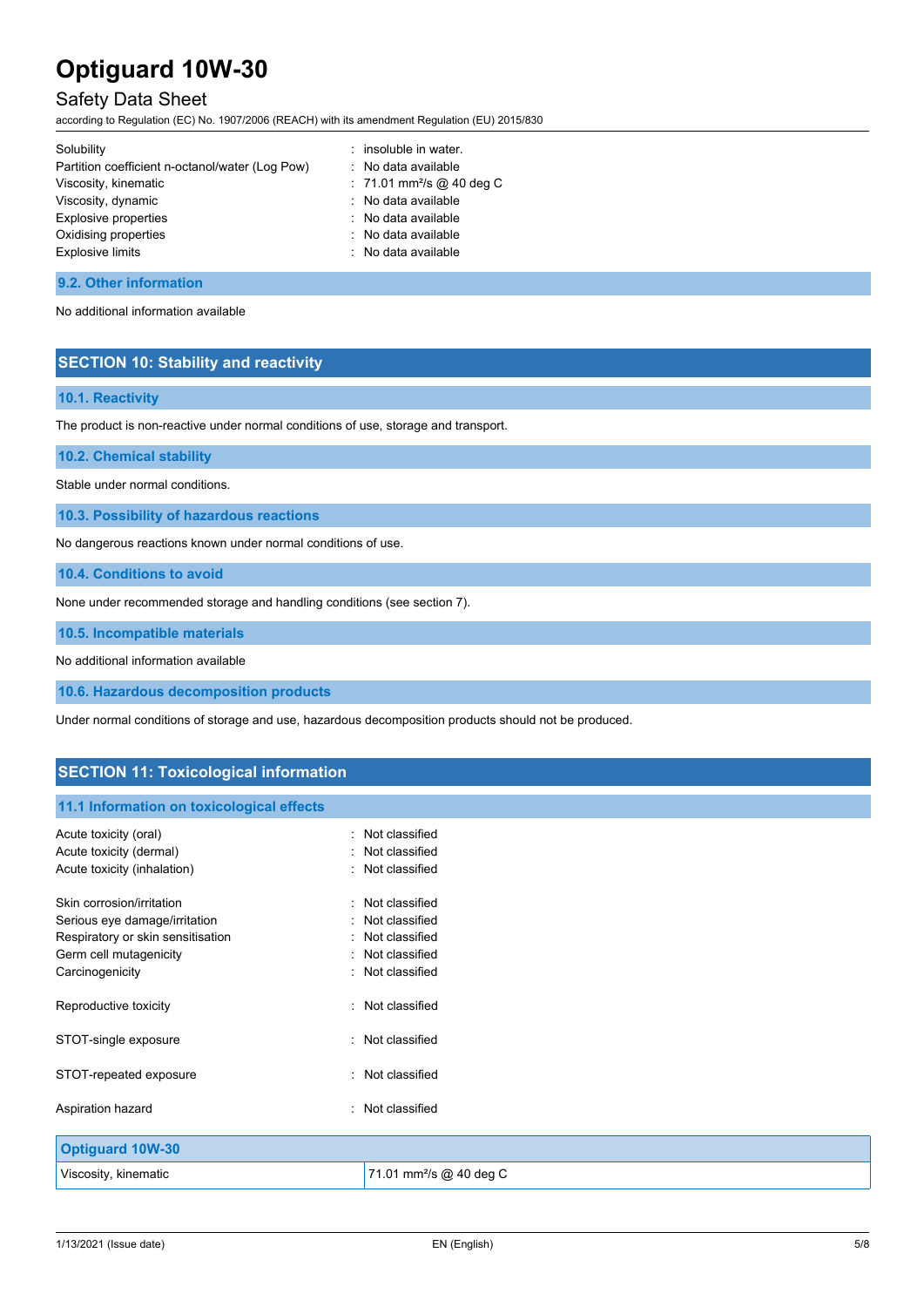# Safety Data Sheet

according to Regulation (EC) No. 1907/2006 (REACH) with its amendment Regulation (EU) 2015/830

| <b>SECTION 12: Ecological information</b>                                                                                                                                  |                                                                                                                                                                  |
|----------------------------------------------------------------------------------------------------------------------------------------------------------------------------|------------------------------------------------------------------------------------------------------------------------------------------------------------------|
| 12.1. Toxicity                                                                                                                                                             |                                                                                                                                                                  |
| Ecology - general<br>Hazardous to the aquatic environment, short-term<br>(acute)<br>Hazardous to the aquatic environment, long-term<br>(chronic)<br>Not rapidly degradable | The product is not considered harmful to aquatic organisms nor to cause long-term adverse<br>effects in the environment.<br>: Not classified<br>: Not classified |
| 12.2. Persistence and degradability                                                                                                                                        |                                                                                                                                                                  |
| No additional information available                                                                                                                                        |                                                                                                                                                                  |
| 12.3. Bioaccumulative potential                                                                                                                                            |                                                                                                                                                                  |
| No additional information available                                                                                                                                        |                                                                                                                                                                  |
| 12.4. Mobility in soil                                                                                                                                                     |                                                                                                                                                                  |
| No additional information available                                                                                                                                        |                                                                                                                                                                  |
| 12.5. Results of PBT and vPvB assessment                                                                                                                                   |                                                                                                                                                                  |
| No additional information available                                                                                                                                        |                                                                                                                                                                  |
| 12.6. Other adverse effects                                                                                                                                                |                                                                                                                                                                  |
| No additional information available                                                                                                                                        |                                                                                                                                                                  |
| <b>SECTION 13: Disposal considerations</b>                                                                                                                                 |                                                                                                                                                                  |

Waste treatment methods : Dispose of contents/container in accordance with licensed collector's sorting instructions.

# **SECTION 14: Transport information**

| In accordance with ADR / IMDG / IATA / ADN / RID     |                |                |                |                |
|------------------------------------------------------|----------------|----------------|----------------|----------------|
| <b>ADR</b>                                           | <b>IMDG</b>    | <b>IATA</b>    | <b>ADN</b>     | <b>RID</b>     |
| 14.1. UN number                                      |                |                |                |                |
| Not applicable                                       | Not applicable | Not applicable | Not applicable | Not applicable |
| 14.2. UN proper shipping name                        |                |                |                |                |
| Not applicable                                       | Not applicable | Not applicable | Not applicable | Not applicable |
| 14.3. Transport hazard class(es)                     |                |                |                |                |
| Not applicable                                       | Not applicable | Not applicable | Not applicable | Not applicable |
| 14.4. Packing group                                  |                |                |                |                |
| Not applicable                                       | Not applicable | Not applicable | Not applicable | Not applicable |
| <b>14.5. Environmental hazards</b>                   |                |                |                |                |
| Not applicable                                       | Not applicable | Not applicable | Not applicable | Not applicable |
| No supplementary information available               |                |                |                |                |
| <b>AAC</b> Considering on the continues for the con- |                |                |                |                |

**14.6. Special precautions for user**

**Overland transport** Not applicable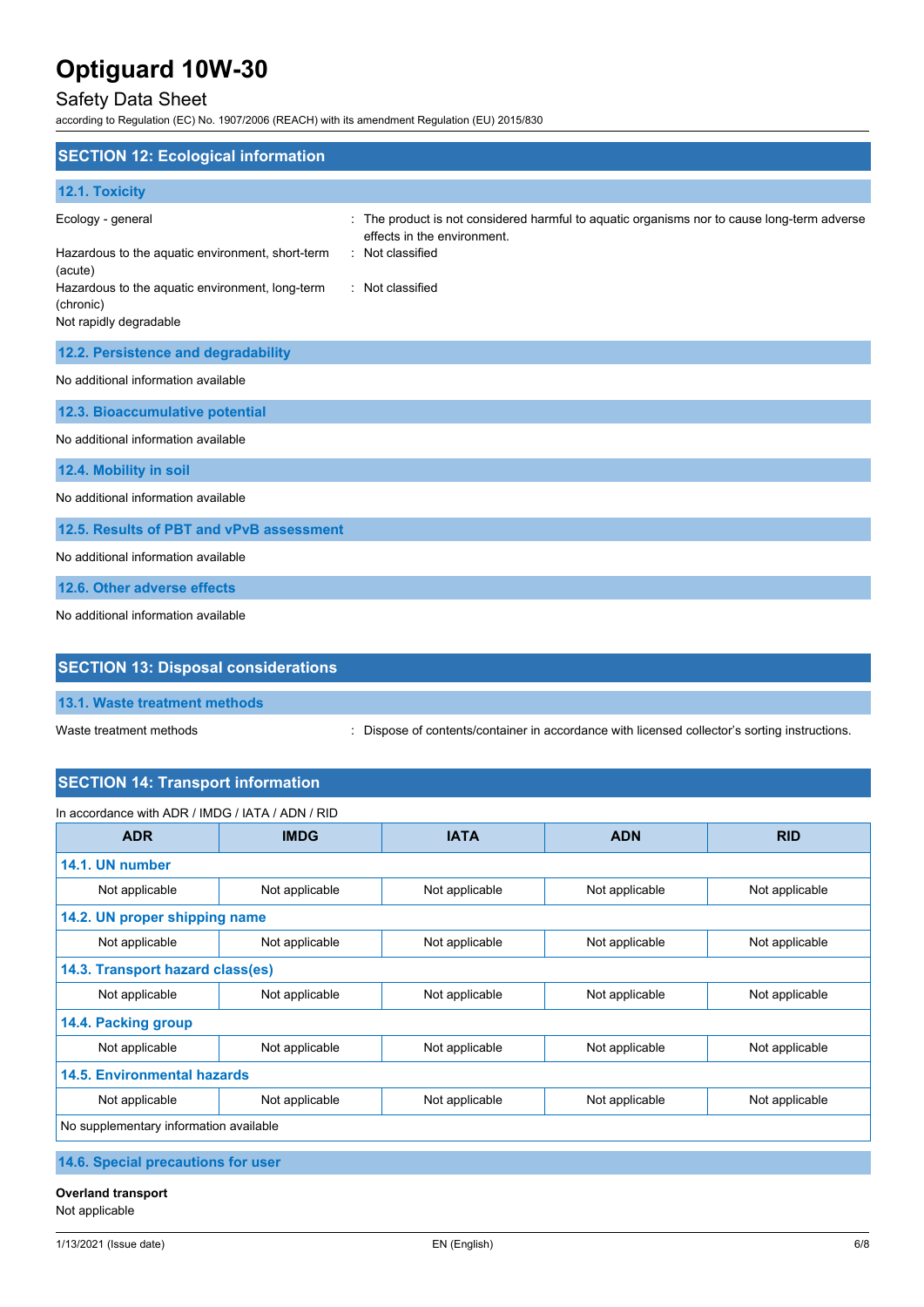# Safety Data Sheet

according to Regulation (EC) No. 1907/2006 (REACH) with its amendment Regulation (EU) 2015/830

**Transport by sea** Not applicable **Air transport** Not applicable **Inland waterway transport** Not applicable **Rail transport** Not applicable

## **14.7. Transport in bulk according to Annex II of Marpol and the IBC Code**

#### Not applicable

## **SECTION 15: Regulatory information**

**15.1. Safety, health and environmental regulations/legislation specific for the substance or mixture**

#### **15.1.1. EU-Regulations**

Contains no REACH substances with Annex XVII restrictions

Contains no substance on the REACH candidate list

Contains no REACH Annex XIV substances

Contains no substance subject to Regulation (EU) No 649/2012 of the European Parliament and of the Council of 4 July 2012 concerning the export and import of hazardous chemicals.

Contains no substance subject to Regulation (EU) No 2019/1021 of the European Parliament and of the Council of 20 June 2019 on persistent organic pollutants

#### **15.1.2. National regulations**

No additional information available

**15.2. Chemical safety assessment**

No chemical safety assessment has been carried out

# **SECTION 16: Other information**

| Abbreviations and acronyms: |                                                                                                 |
|-----------------------------|-------------------------------------------------------------------------------------------------|
| <b>ADN</b>                  | European Agreement concerning the International Carriage of Dangerous Goods by Inland Waterways |
| <b>ADR</b>                  | European Agreement concerning the International Carriage of Dangerous Goods by Road             |
| <b>ATE</b>                  | <b>Acute Toxicity Estimate</b>                                                                  |
| <b>BCF</b>                  | <b>Bioconcentration factor</b>                                                                  |
| <b>BLV</b>                  | Biological limit value                                                                          |
| <b>BOD</b>                  | Biochemical oxygen demand (BOD)                                                                 |
| COD                         | Chemical oxygen demand (COD)                                                                    |
| <b>DMEL</b>                 | Derived Minimal Effect level                                                                    |
| <b>DNEL</b>                 | Derived-No Effect Level                                                                         |
| EC-No.                      | European Community number                                                                       |
| <b>EC50</b>                 | Median effective concentration                                                                  |
| <b>EN</b>                   | European Standard                                                                               |
| <b>IARC</b>                 | International Agency for Research on Cancer                                                     |
| <b>IATA</b>                 | International Air Transport Association                                                         |
| <b>IMDG</b>                 | International Maritime Dangerous Goods                                                          |
| <b>LC50</b>                 | Median lethal concentration                                                                     |